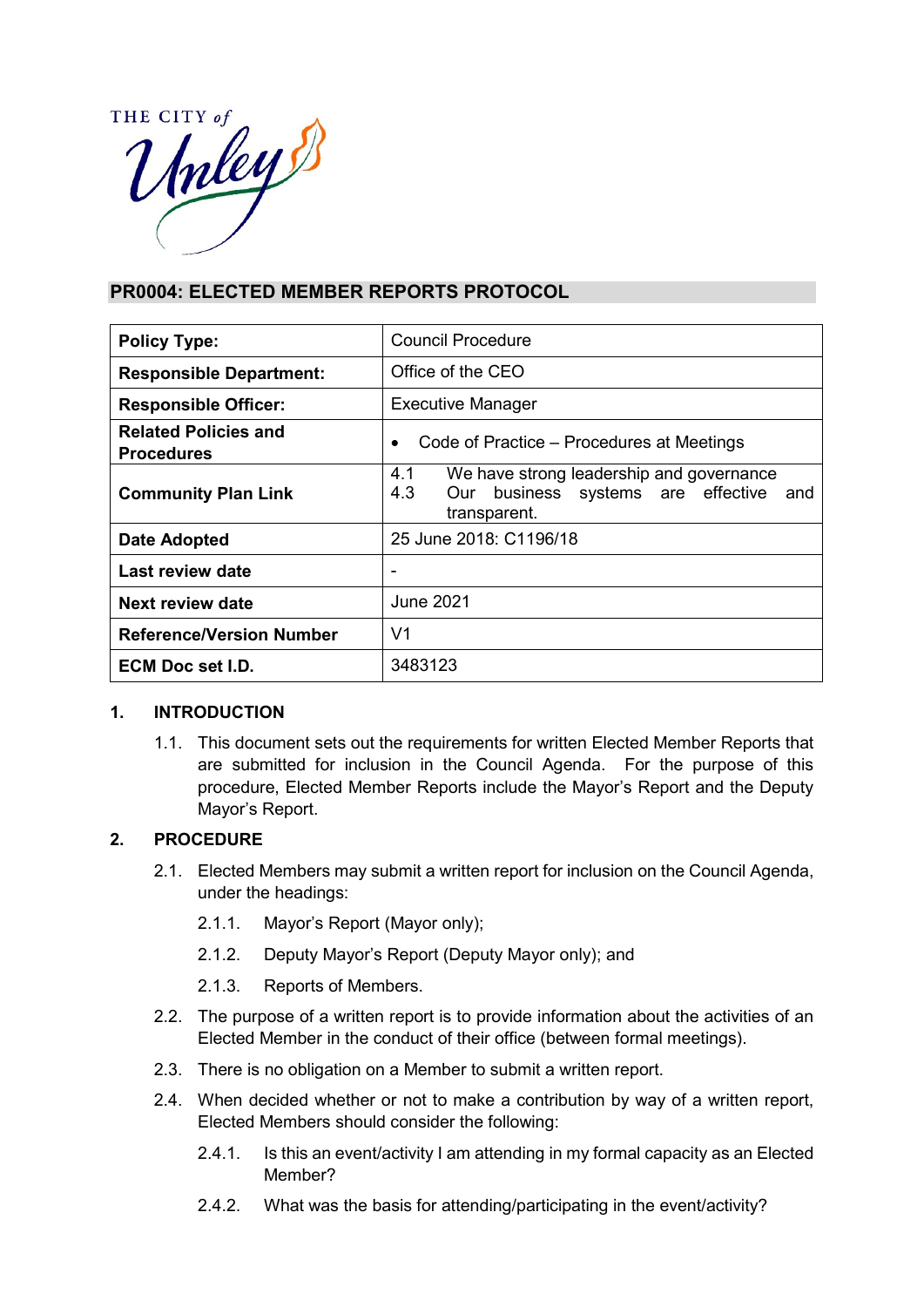- 2.4.3. Could my contribution be perceived or construed as advertising my political position or personal opinion?
- 2.4.4. Could my contribution be perceived or construed as self-promotion?
- 2.5. If an Elected Member decides to submit a written report the contribution should include only:
	- 2.5.1. The date of the event/activity attended by the Elected Member (in their capacity as an Elected Member); and
	- 2.5.2. A brief description of the event/activity.
- 2.6. The written report should not include:
	- 2.6.1. Details of an Elected Member's membership to a group, club, society or organisation;
	- 2.6.2. Details about an Elected Member's volunteer position or volunteering;
	- 2.6.3. Opinions or debate.
- 2.7. Photographs may be included to depict content included in the written report, or display community interest information, but must not include Elected Members.
- 2.8. Where photographs are included in written reports Elected Members are responsible for ensuring relevant consents/approvals for publication of the images/information are obtained from any individuals depicted in the photos and for maintaining appropriate records of the consents/approvals provided.
- 2.9. A written report should be prepared on the template provided as Attachment 1 to this Protocol, and should be submitted to:

Lara Jones

Executive Assistant, Office of the CEO

Email: [ljones@unley.sa.gov.au](mailto:ljones@unley.sa.gov.au)

by no later than close of business Monday of the week prior to a Council meeting.

2.10. Staff are authorised to redact or remove content from written reports that does not comply with the requirements of this Protocol. In the event that content is identified for redaction/removal, advice will be provided to the report author.